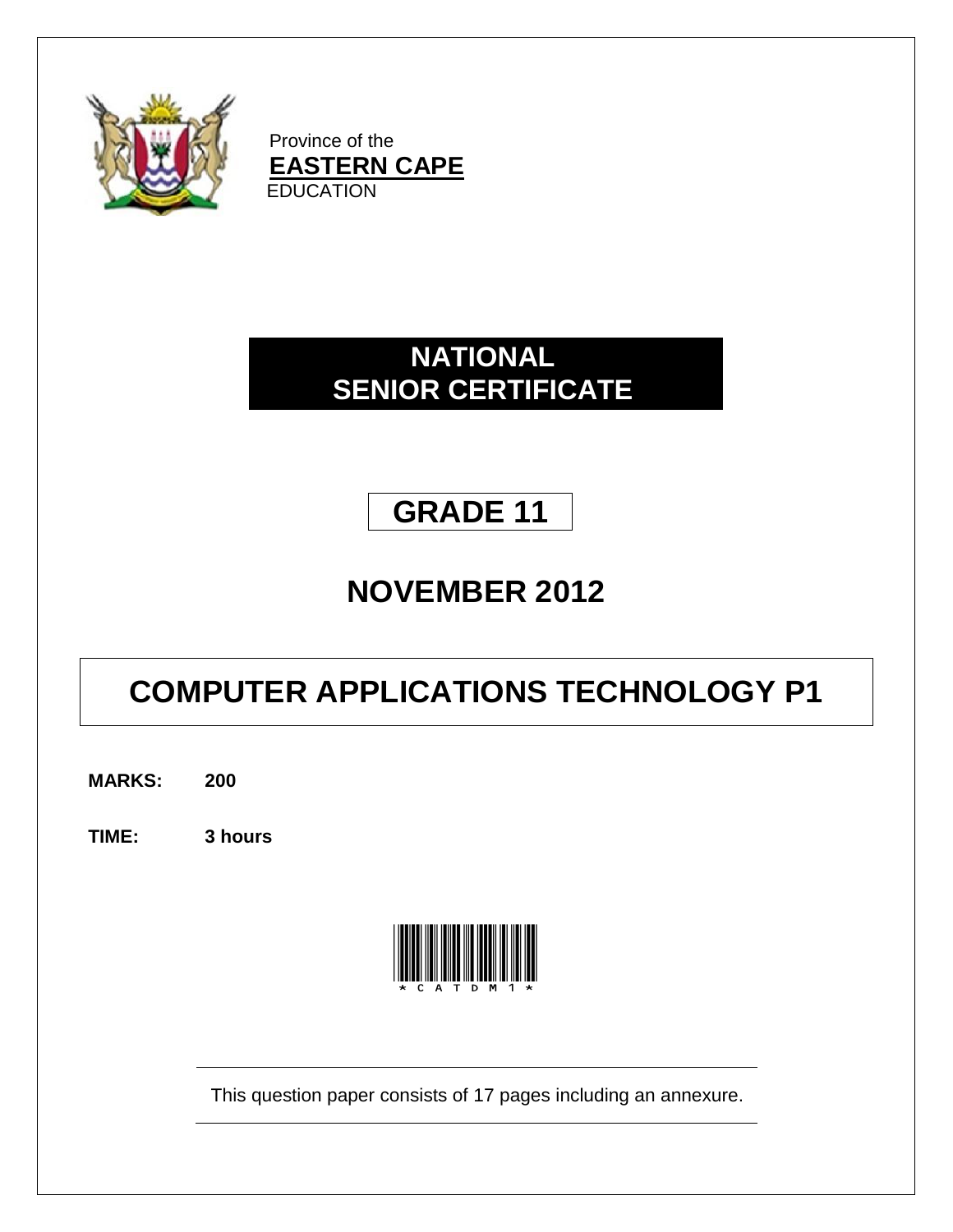#### **INSTRUCTIONS AND INFORMATION**

- 1. Due to the nature of this three hour examination, it is important to note that you will NOT be permitted to leave the examination room before the end of the examination period.
- 2. Enter your name and surname in the *header* of every document that you create or save.
- 3. The invigilator will give you a disk containing ALL the files needed for the examination or you will be told where the files can be found on the network. If a disk has been issued to you, you must write your name and surname on the label. If you work on the network, you must follow the instructions provided by the invigilator.
- 4. A copy of the *master files* will be available from the invigilator. Should you accidentally corrupt the files given to you, you may request further copies from the invigilator.
- 5. Make sure that you save each document using the file names given. Save your work at regular intervals as a precaution against possible power failures.
- 6. Read through EACH question before answering or solving the problem. Do NOT do more than what is required by the question.
- 7. At the end of the examination you must hand in the disk given to you by the invigilator with all the answers saved on the disk or make sure that all the files have been saved on the network as explained to you by the invigilator/educator. Ensure that ALL files can be read.
- 8. Note that NO printing is required.
- 9. During the examination you may use the help function of the program which you are using. You may NOT use any other resource material.
- 10. Note that if data is derived from a previous question that you cannot answer, you should still proceed with the questions that follow.
- 11. Formulas and/or functions must be used for ALL calculations in questions involving spreadsheets, unless otherwise specified. *Absolute cell references* must only be used where necessary to ensure that formulas are correct when they are copied to other cells in the spreadsheet.
- 12. In ALL questions involving word processing, the language should be set to *English (South Africa)* and the paper size is assumed to be *A4 Portrait*, unless otherwise instructed.
- 13. All measuring units should be set to *centimetres*.
- 14. This question paper consists of *seven* questions. Answer ALL the questions.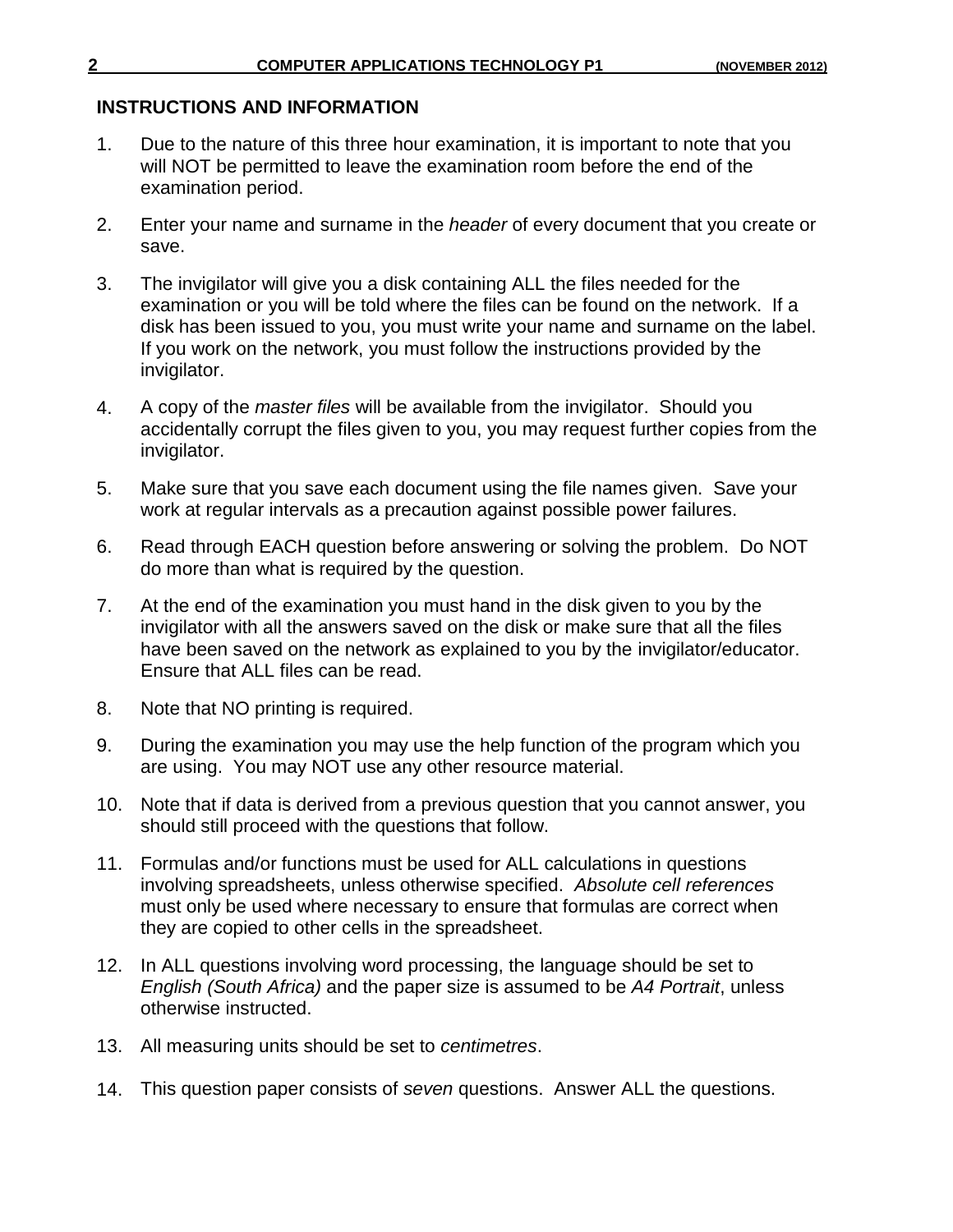#### **NOTE:**

The examination folder/data that you will receive with this question paper contains the folder and the files listed below. Ensure that you have the folder and ALL these files before you begin this examination:

A folder called **EXAM DATA**

with files and a subfolder called:

| q1DATA                 | Folder               |
|------------------------|----------------------|
| q1AnswerSheet          | Word processing file |
| q2CensusAtSchool       | Word processing file |
| q3Population           | Word processing file |
| • q4Favourite Subjects | Spreadsheet file     |
| q5Samples              | Spreadsheet file     |
| q6Learners             | Database file        |
| q7Form                 | Word processing file |
| Length                 | Image file           |
| Logo Census@School     | Image file           |

#### **SCENARIO:**

A census is a process whereby one acquires data and information about matters such as population, housing etc.

The School Management Team wants to involve the learners in a school census. Your Learners' Council asked you to assist them with the editing of some of the documents that are needed for the census, as you are computer literate.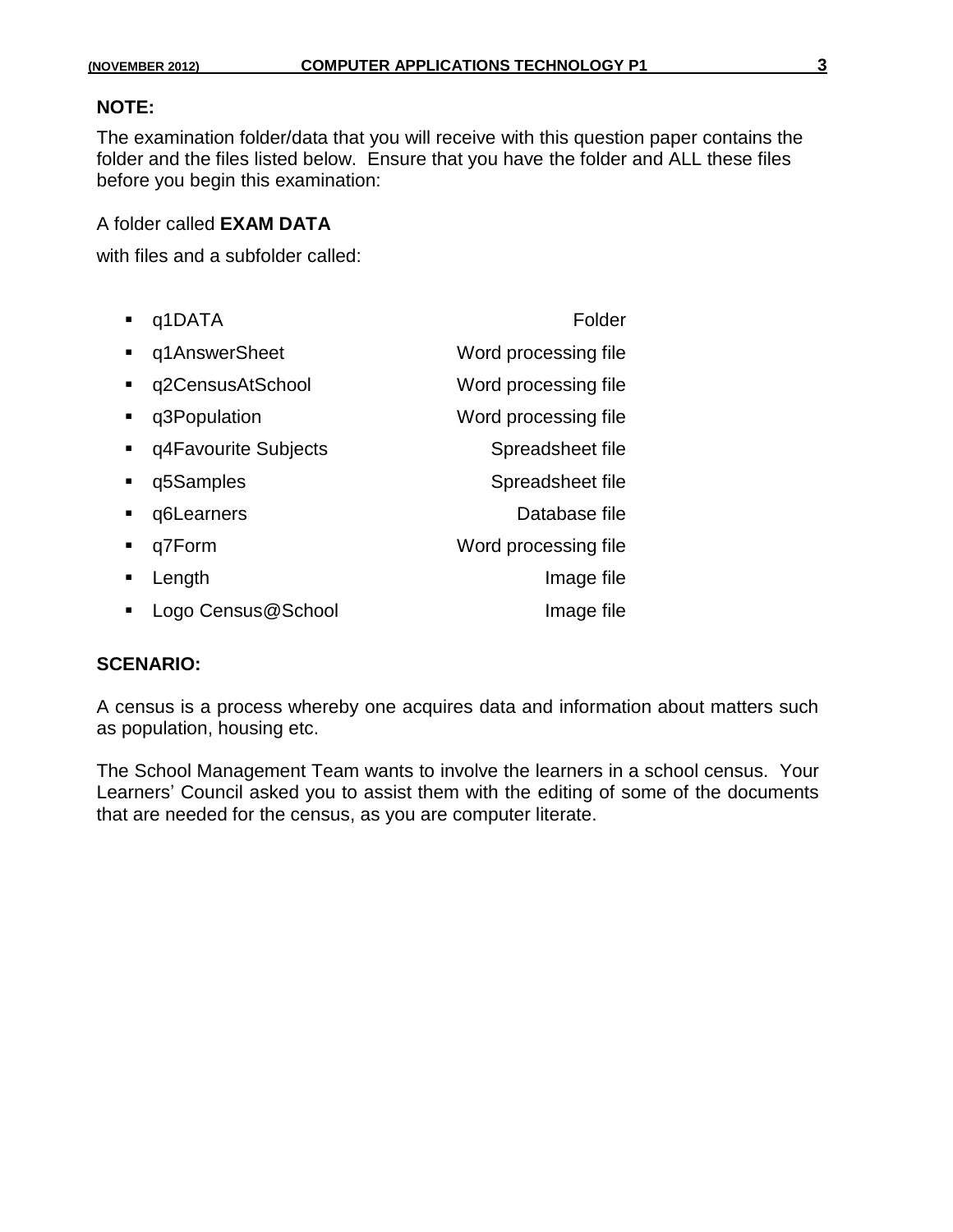The following folder structure has been created in preparation for the census.



Answer the following questions related to the subfolder called **q1DATA** in your **EXAM DATA** folder.

| 1.1  | Move the <b>Subjects Code</b> folder so that it becomes a subfolder of the<br>Census 2012 folder.                                       | (1) |
|------|-----------------------------------------------------------------------------------------------------------------------------------------|-----|
| 1.2  | Create a subfolder called Students within the folder Purpose.                                                                           | (1) |
| 1.3  | Delete all the files that are 7 KB or less in size from <b>Sports</b> folder and its<br>subfolders.                                     | (1) |
| 1.4  | Compress (Zip) the presentation file called <b>Census Presentation</b> in the<br>q1DATA folder.                                         | (1) |
| 1.5  | Change the properties of the file Rules in the q1DATA folder so that your<br>name appears as the Author.                                | (1) |
| 1.6  | Protect the file Presentation in the q1DATA folder with the Password 22x,<br>so that it cannot be opened without the password.          | (2) |
| 1.7  | Copy the image file, imageCAY in the q1DATA folder, to the Background<br>folder.                                                        | (1) |
| 1.8  | Create a shortcut to the file <b>Access</b> (in the <b>q1DATA</b> folder) and place the<br>shortcut in the <b>Transport</b> folder.     | (2) |
| 1.9  | Create a new Rich Text Format file called <b>School</b> and save it in the<br><b>q1DATA</b> folder. The file need not contain any data. | (2) |
| 1.10 | Rename the folder called Transport in the q1DATA folder to Mode of<br><b>Transport.</b>                                                 | (1) |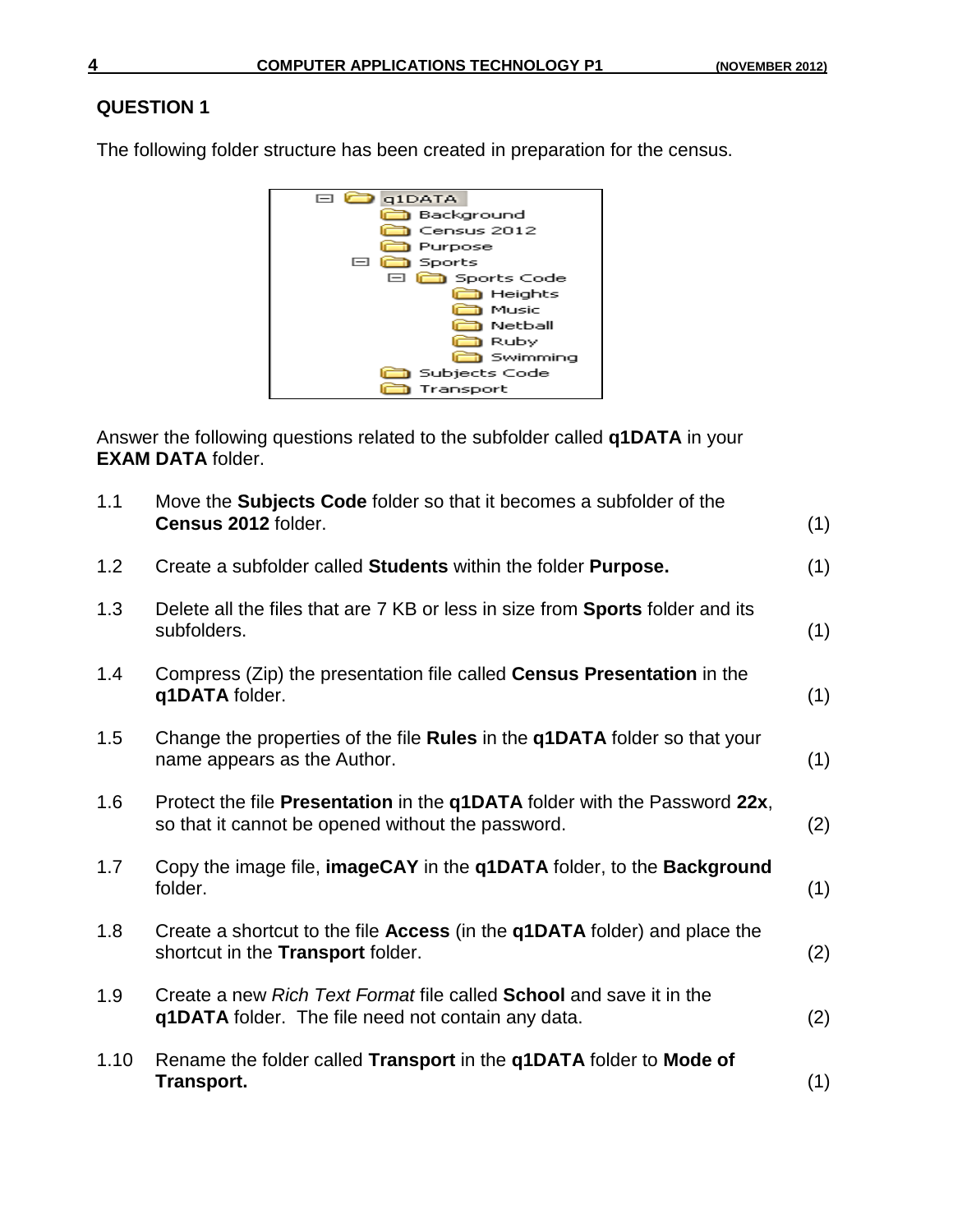| (NOVEMBER 2012) |                     | <b>COMPUTER APPLICATIONS TECHNOLOGY P1</b>                                                                                                                                                                         |      |  |
|-----------------|---------------------|--------------------------------------------------------------------------------------------------------------------------------------------------------------------------------------------------------------------|------|--|
| 1.11            | <b>DATA</b> folder. | Answer the following questions in the q1AnswerSheet file in your EXAM                                                                                                                                              |      |  |
|                 | 1.11.1              | Find out how many words are contained in the file Census<br><b>Definition.doc.</b> Type the number of words in the space provided<br>in the q1AnswerSheet file for QUESTION 1.11.1.                                | (1)  |  |
|                 |                     | 1.11.2 Sort the files in the <b>q1DATA</b> folder by <b>Name</b> in descending order,<br>with only the Date Modified field and Name field appearing. The<br>Date Modified field must appear before the Name field. |      |  |
|                 |                     | Paste a screen shot/dump of the above selection in the space<br>provided in q1AsnswerSheet file for QUESTION 1.11.2.                                                                                               | (4)  |  |
|                 |                     | Remember to save and close the <b>q1AnswerSheet</b> file.                                                                                                                                                          | [18] |  |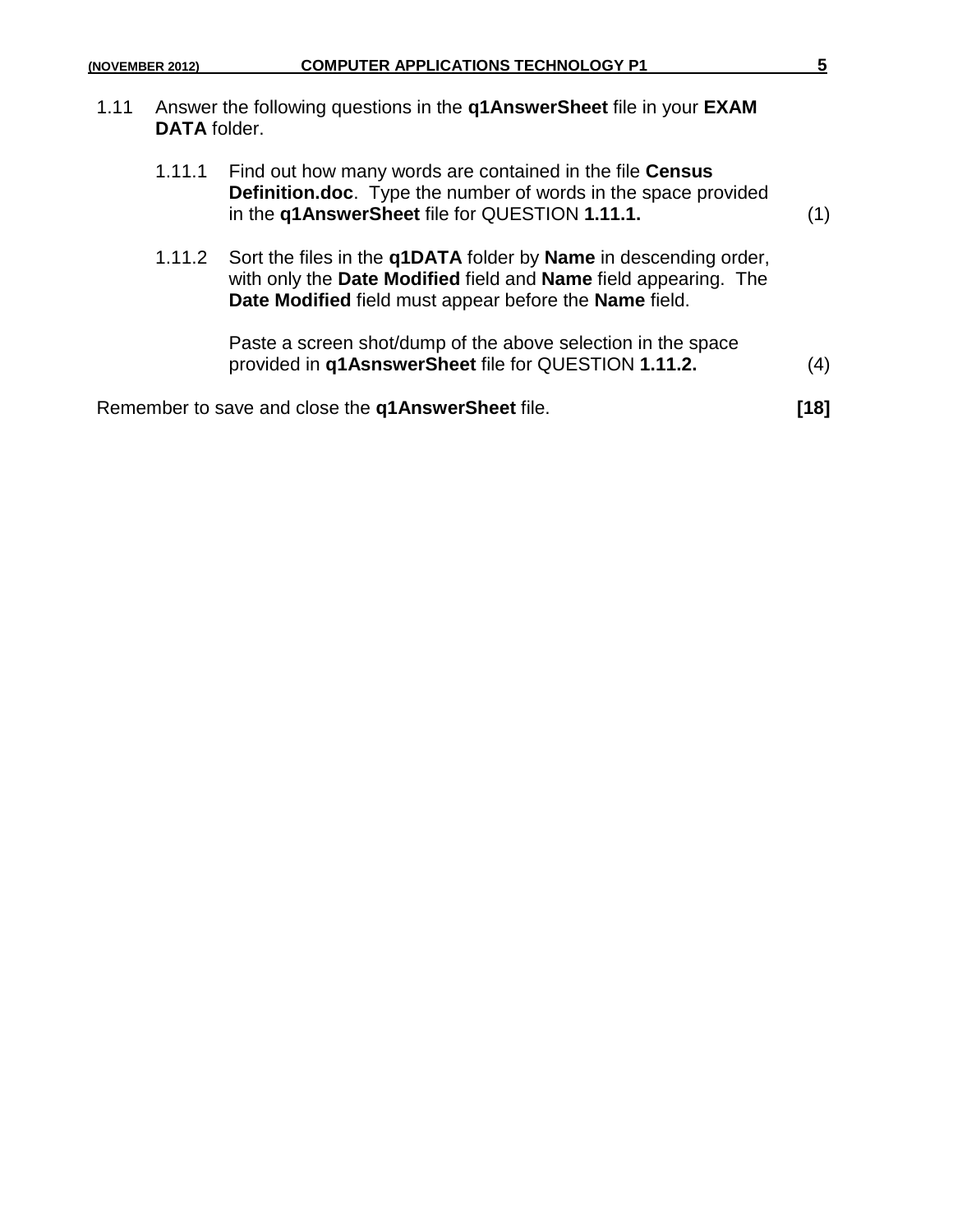A document **q2CensusAtSchool** has been saved in your **EXAM DATA** folder. The School Management Team requested you to make the following changes:

Open the file **q2CensusAtSchool**.

| 2.1  | Justify the entire document.                                                                                                                                                                                                                                                                                                             | (1)    |
|------|------------------------------------------------------------------------------------------------------------------------------------------------------------------------------------------------------------------------------------------------------------------------------------------------------------------------------------------|--------|
| 2.2  | Format the main heading "CensusAtSchool" as follows:<br>change the font size to 27 pt and<br>apply an Outline effect to the heading                                                                                                                                                                                                      | (2)    |
| 2.3  | Insert the image Logo Census@school (that can be found in your EXAM<br><b>DATA</b> folder) behind the heading at the top of the first page and change the<br>image to a washout colour.                                                                                                                                                  | (3)    |
| 2.4  | Change the left and the right margin to 3 cm and the top and the bottom<br>margin to 2 cm.                                                                                                                                                                                                                                               | (2)    |
| 2.5  | Make sure that the paper size is A4 and the Page Orientation is set to<br>Portrait.                                                                                                                                                                                                                                                      | (2)    |
| 2.6  | Resize the picture of a footprint at the end of the document to 60% of its<br>original height and rotate it 90° left.                                                                                                                                                                                                                    | (3)    |
| 2.7  | Make the following changes to the first paragraph starting with "It should "<br>and ending with " these lessons":<br>indent the paragraph with 2 cm on the left and right hand side<br>change the line spacing of the paragraph to exactly 18 pt<br>add a Drop Cap effect that runs over 4 lines to the first letter of the<br>paragraph | (4)    |
| 2.8  | Set the paragraph spacing for the entire document to 3 pt Before and 12 pt<br>After.                                                                                                                                                                                                                                                     | (2)    |
| 2.9  | Change the numbered list under the heading "Method" to red bullets with<br>the following symbol: $\leftarrow$ (Wingdings 231).                                                                                                                                                                                                           | (3)    |
| 2.10 | Insert a page break so that the heading "Interpreting questions" appears at<br>the top of a new page.                                                                                                                                                                                                                                    | (1)    |
| 2.11 | Change the orientation of the second last page to Landscape.                                                                                                                                                                                                                                                                             | (2)    |
| it.  | Enter your Name and Surname in the header of the document and save and close                                                                                                                                                                                                                                                             | $[25]$ |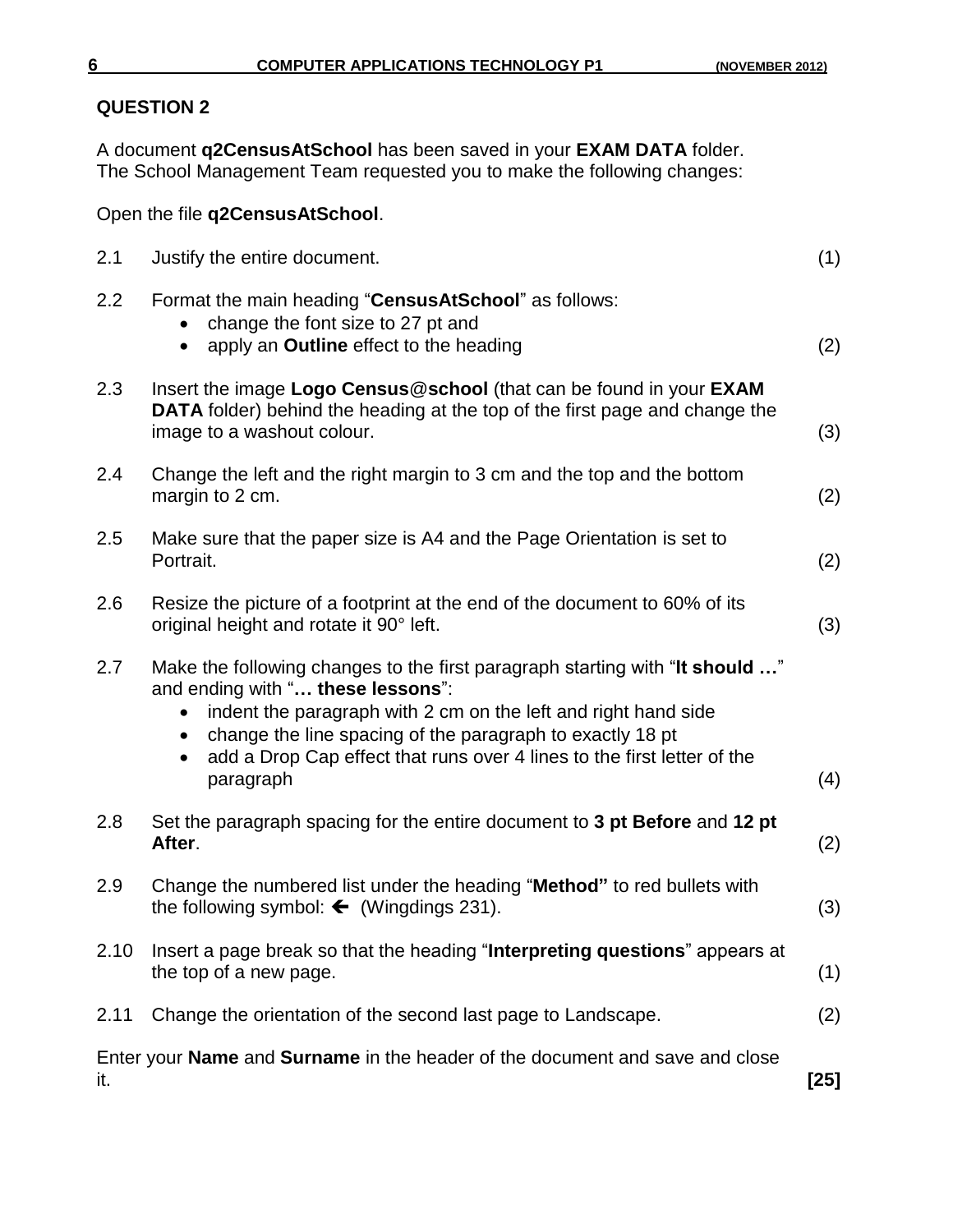A document making students aware of the purpose of a census needs to be finalised.

Open the file **q3Population**, and make the following changes:

| 3.1 | Change the language of the entire document to English (South Africa). |  | (1) |
|-----|-----------------------------------------------------------------------|--|-----|
|-----|-----------------------------------------------------------------------|--|-----|

- 3.2 Correct all spelling errors. (2)
- 3.3 Change the main heading "**CENSUS STATS**" as follows:
	- Place a border around the main heading of the document (apply the border to the text and not to the paragraph)
	- The border must have a shadow
	- Make the border line  $2\frac{1}{4}$  pt thick
	- Make use of any dotted border
	- Give the heading a yellow background shading (5)

- 3.4 Highlight all the occurrences of the word "HIV" in green, by making use of the find and replace function. (2)
- 3.5 Format the text under second and third heading so that it appears in two columns with a column line between the columns. Use a word processing function to ensure that the heading of paragraph three appears at the top of the right hand column as the example below. The space between the columns must be 2 cm.

2. Demographic and other assumptions

Our knowledge of the HIV epidemic in South Africa is based primarily on the prevalence data collected annually from pregnant women attending public antenatal clinics (ANC) since 1990. However antenatal surveillance data produce biased prevalence estimates for the general population because only a select group of people (i.e. pregnant women attending public health services) are included in the sample. To correct this bias we adjusted the ANC prevalence estimates by adjusting for relative attendance rates at antenatal clinics and for the difference in prevalence between pregnant women and the general adult population. For a detailed description of the adjustment see, www.statssa.gov.za.

3 Antiretroviral therapy (ART) for adults and children

Those who become infected with HIV do not need treatment with antiretroviral drugs immediately. There is an asymptomatic period during which the body's immune system controls the HIV infection. After some time the rapid replication of the virus overwhelms the immune system and the patient is in need of antiretroviral treatment (USAID Health Policy Initiative, 2009).

The WHO recommends that cotrimoxazole be provided to all children born to HIV+ mothers until their status can be determined. With normal antibody tests a child's HIV status cannot be determined until 18 months of age because the mother's antibodies are present in the child's blood. Thus all children born to HIV-positive mothers should receive cotrimoxazole until aged 18 months. For children aged between 18 months and 5 years the WHO recommends cotrimoxazole should be provided to all children who are HIV positive. After the age of 5 years children should be on cotrimoxazole if they have progressed to Stage III or IV. If early diagnosis is available then only HIV-positive children are considered in need of cotrimoxazole (USAID Health Policy Initiative, 2009).

(4)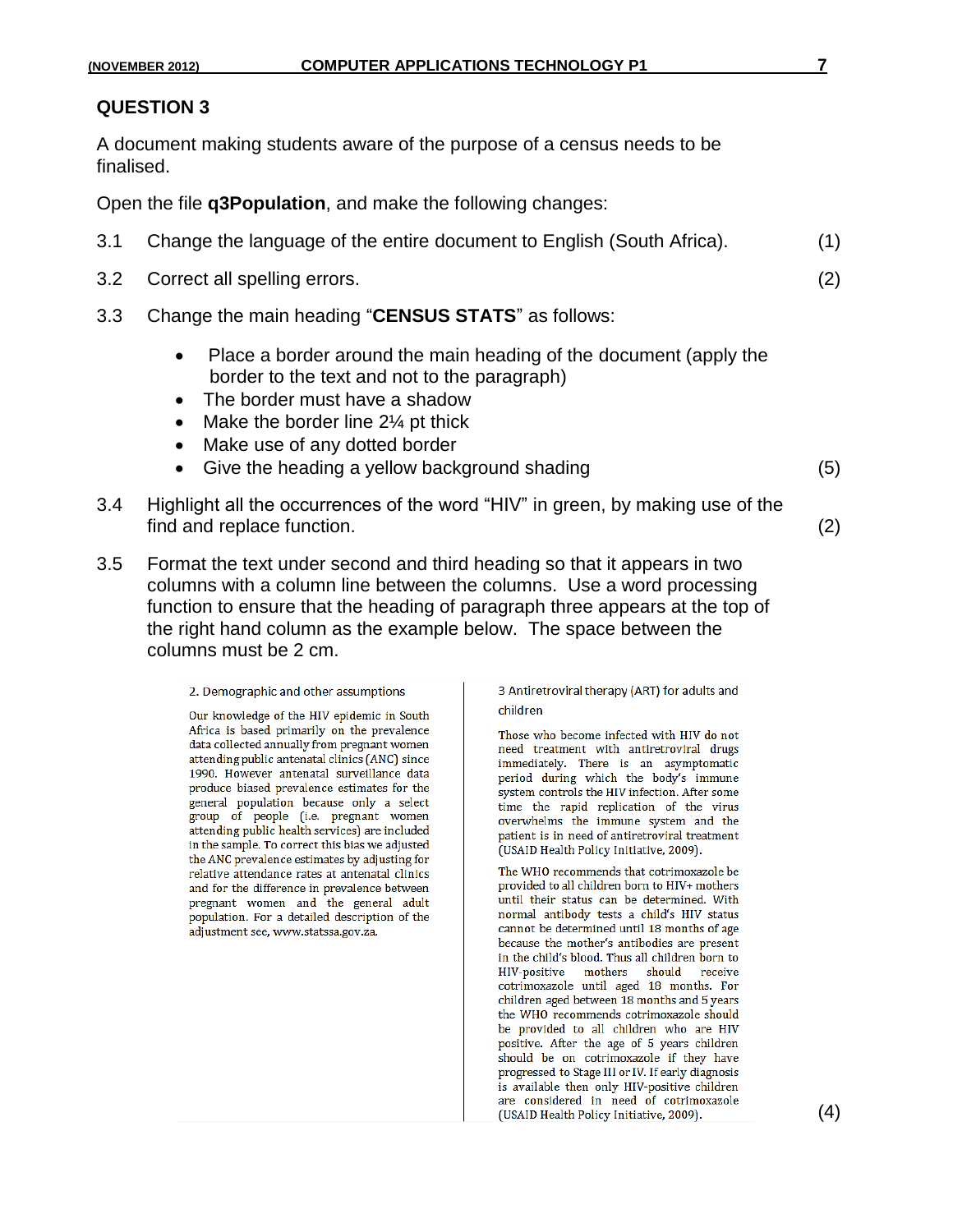#### 3.6 Format the Table below the heading "**6. Provincial estimates by sex**" as follows:

- Merge the cells as indicated in the table below.
- Centre the content horizontally and vertically in the table.
- Delete the two rows at the bottom of the table.
- Sort the content of the table by **Column 1** in descending order. Exclude the headings and the **Total** row when sorting the table.
- Add the borders as indicated below.
- Add shading to the cells as indicated below.
- Change the text direction of the top row as indicated below.
- Use a function to calculate the total in the bottom row.
- Change the width of the first column to exactly 3 cm.

| Date         |               | Male                    | Female        | Total                    |                          |
|--------------|---------------|-------------------------|---------------|--------------------------|--------------------------|
|              | <b>Number</b> | % of Male<br>Population | <b>Number</b> | %of Female<br>Population | % of Total<br>population |
| White        | 2 2 2 7 5 2 6 | 9,1                     | 2 3 3 8 2 9 9 | 9,0                      | 4565825                  |
| Indian/Asian | 626 690       | 2,6                     | 648 177       | 2,5                      | 1274867                  |
| Coloured     | 2 188 782     | 8,9                     | 2 3 5 1 0 0 8 | 9,0                      | 4539790                  |
| African      | 19 472 038    | 79,4                    | 20 734 237    | 79,5                     | 40206275                 |
|              |               | 50586757                |               |                          |                          |

(9)

- 3.7 Insert the date at the end of the document where indicated, in the format *YYYY-MM-DD.* The date must update automatically. (3)
- 3.8 Insert the word *Census* as a watermark to the background of the document. The watermark must appear in the font type Arial and the font size must be  $38 \text{ pt.}$  (3)
- 3.9 Convert the text (that is shaded in blue) at the end of the document to a table, so that it appears as the example below:

| Boys  |    |
|-------|----|
| Girls | ر  |
| Men   | 9  |
| Women | 11 |

Enter your name and surname in the header of the document.

Save the document and close it. *[31]* **[31]** 

(2)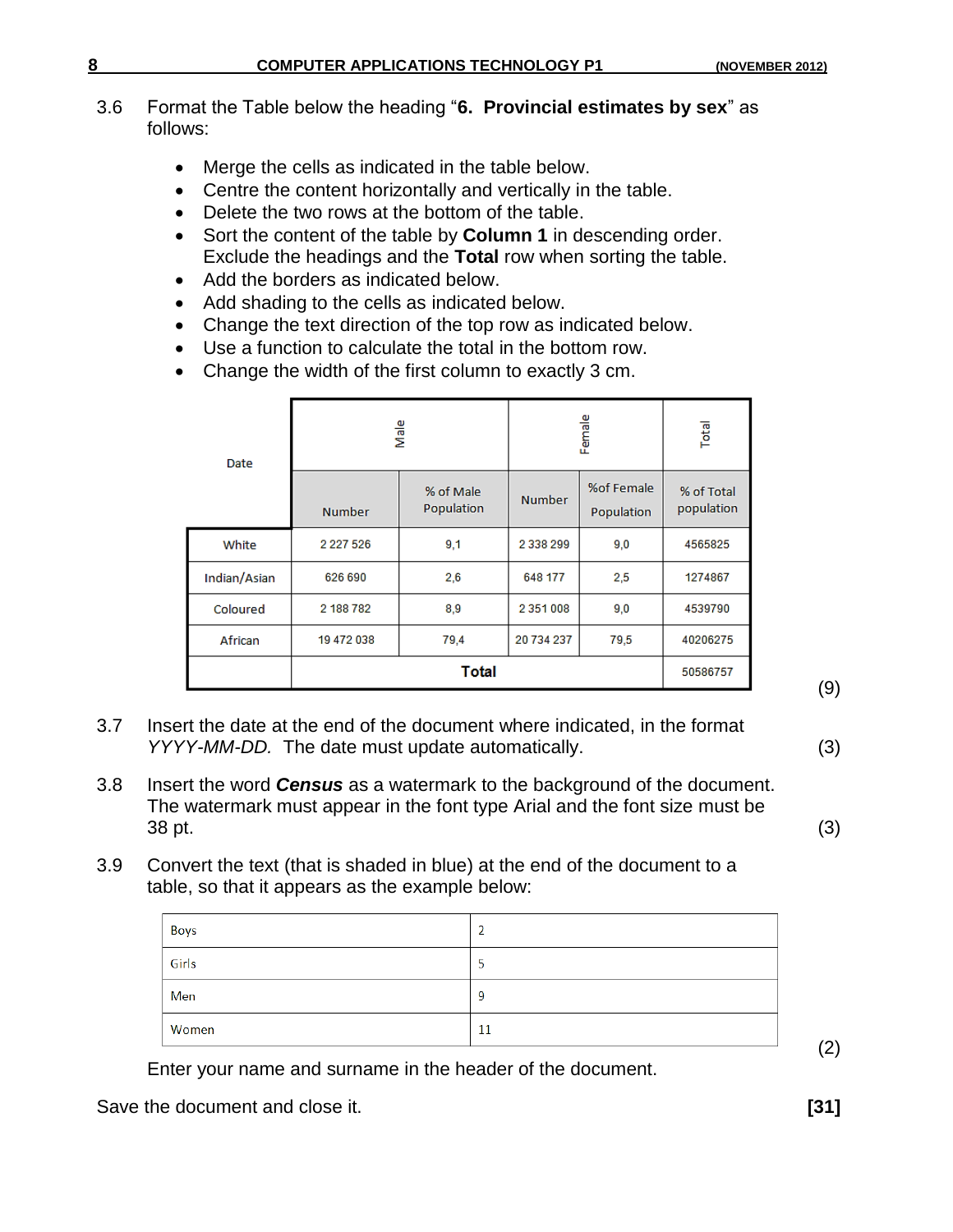The following spreadsheet shows the results of a Grade 8 to 12 survey, where students chose their favourite subjects. Help the Learners' Council to complete the spreadsheet.

Open the file called **q4Favourite Subjects**.

Work in the **Sheet 1** worksheet.

- 4.1 Merge **Cells A1:G1** and centre the text vertically and horizontally across the new merged cell. (2)
- 4.2 Change the font size of the heading in **Row 1** to 14 pt and add a green border above and below the merged cell**.** (3)
- 4.3 Wrap the text in **Row 3** and change the text alignment to 45°. (2)
- 4.4 Add cell borders to the headings in **Row 3** so that they appear as follow:



| 4.5  | Ensure that ALL the data on the worksheet is clearly visible.                                                                                                                                                                                                     | (1) |
|------|-------------------------------------------------------------------------------------------------------------------------------------------------------------------------------------------------------------------------------------------------------------------|-----|
| 4.6  | Use a function to display todays date in Cell A2.                                                                                                                                                                                                                 | (1) |
| 4.7  | Delete the worksheet called <b>Sheet 2.</b>                                                                                                                                                                                                                       | (1) |
| 4.8  | Rename Sheet 1 to "Subjects" and change the tab colour to blue.                                                                                                                                                                                                   | (2) |
| 4.9  | Change the Page Orientation of the <b>Subjects</b> worksheet to Landscape.                                                                                                                                                                                        | (1) |
| 4.10 | Add a formula in Cell F4 to calculate the total number of males and females<br>for Languages and drag the formula down for all the remaining subjects.                                                                                                            | (3) |
| 4.11 | Add <b>Conditional Formatting to Column F</b> so that cells with a value of more<br>than 150 will have a Red Fill colour, and cells with a value of less than 100 a<br>Green Fill colour.                                                                         | (4) |
| 4.12 | Determine the percentage of learners who favour the various subjects. Use<br>the number in Column F and the total number of learners in Cell 13 to<br>determine the percentage in <b>Column G</b> . Format the cells so that the results<br>appear with a % sign. | (4) |
|      |                                                                                                                                                                                                                                                                   |     |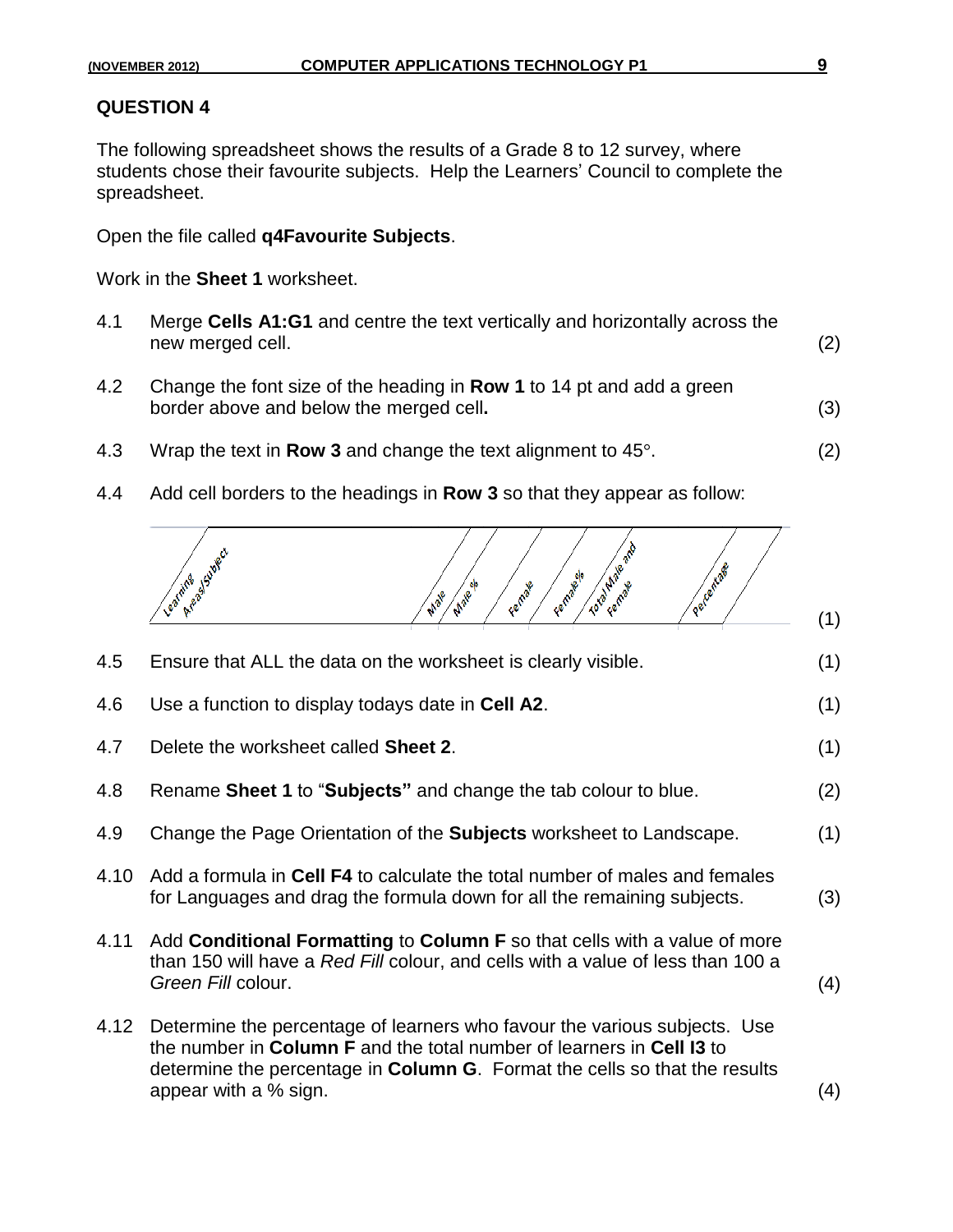- 4.13 Insert a blank row above **Row 22**. (1)
- 4.14 Copy the *Subject Names* in **Column A** and the corresponding *Totals for Males and Females* in **Column F** and paste them transposed on **Sheet 3**. Paste only the values of the copied cells. The data should be similar to the example below.

|  |              |      |      |       |      |       |       | Languages   Maths   Life Oriantation   Technology   Arts & Culture   Maths   Maths Literacy   Natural science   Computer Applications Tech |  |
|--|--------------|------|------|-------|------|-------|-------|--------------------------------------------------------------------------------------------------------------------------------------------|--|
|  | 231.2 114.75 | 78.2 | 44.2 | 62.05 | 44.2 | 45.05 | 41.65 | 43,35                                                                                                                                      |  |
|  |              |      |      |       |      |       |       |                                                                                                                                            |  |

4.15 Use **functions** for the following calculations on the **Subjects** worksheet:

| 4.15.1 | Calculate the average number for the males who took part in the<br>survey, in Cell B15. Use a function to round your answer off to<br>the nearest whole number. | (4)  |
|--------|-----------------------------------------------------------------------------------------------------------------------------------------------------------------|------|
| 4.15.2 | Calculate the highest number for female votes in Cell B16.                                                                                                      | (2)  |
| 4.15.3 | Determine the $2^{nd}$ highest number of male and female votes in<br>Cell B18.                                                                                  | (3)  |
|        | Remember to save and close the <b>q4Favourite Subjects</b> file.                                                                                                | [38] |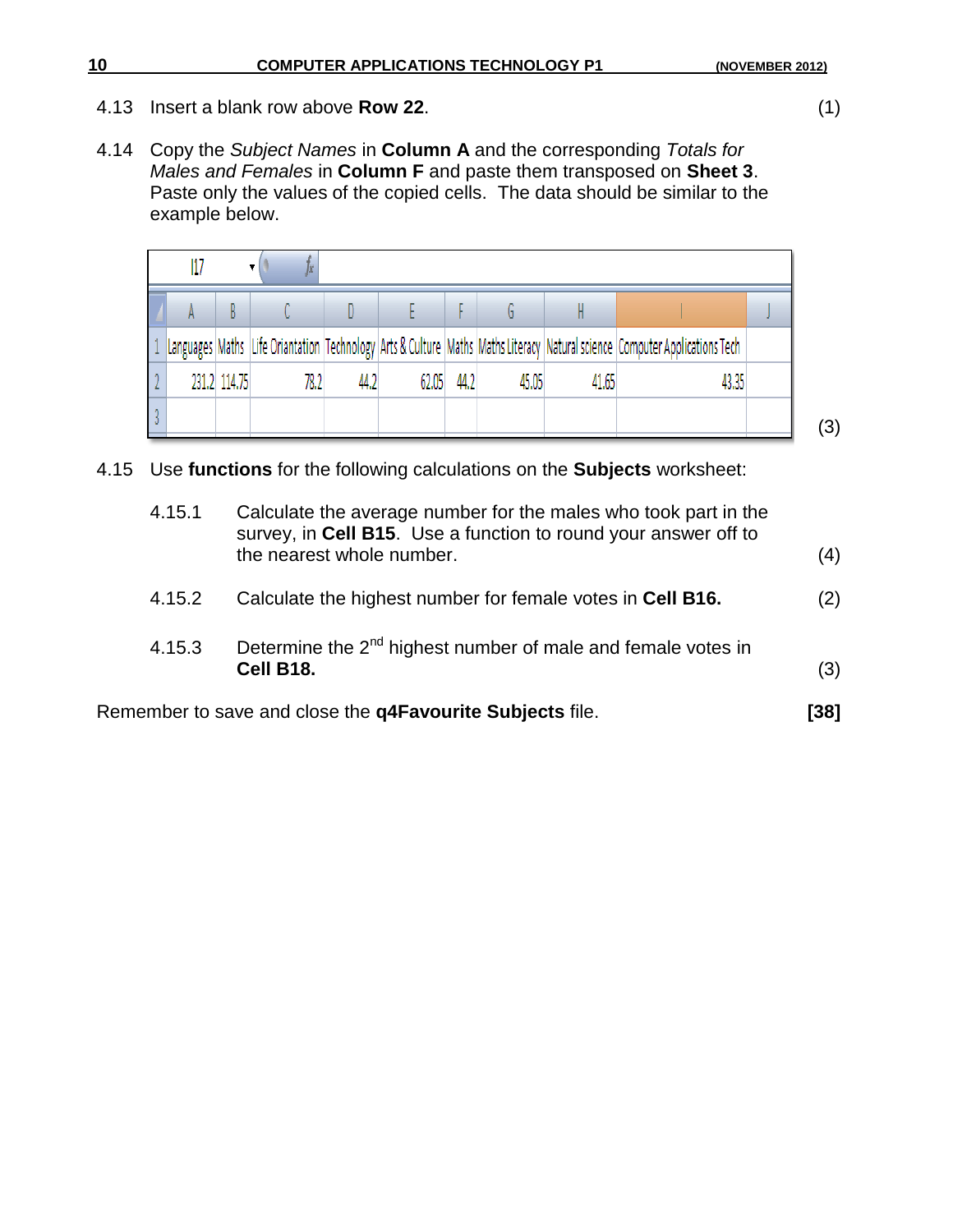The Learners' Council used a spreadsheet to save statistics about subject choices. They requested that you design a graph that will make it easier for them to interpret the data.

Open the spreadsheet file called **q5Samples.**

Enter your **Name** and **Surname** in the header of the document.

Work in the **Schools** worksheet.

| 5.1 | Edit the first row of the worksheet as follows:                                                                                                         |                                                                                                                                                                |     |  |  |  |
|-----|---------------------------------------------------------------------------------------------------------------------------------------------------------|----------------------------------------------------------------------------------------------------------------------------------------------------------------|-----|--|--|--|
|     | 5.1.1                                                                                                                                                   | Change the Row Height of Row 1 to 40.                                                                                                                          | (1) |  |  |  |
|     | 5.1.2                                                                                                                                                   | Add a heading "Census At Schools" to the left hand side of the top<br>row. Make use of any WordArt with the font type Arial Narrow and<br>the font size 16 pt. | (3) |  |  |  |
| 5.2 |                                                                                                                                                         | Shade the merged Cell A4 any blue colour.                                                                                                                      | (1) |  |  |  |
| 5.3 |                                                                                                                                                         | Move the picture, which can be found in the worksheet called Logo to Cell<br>A3. Resize the picture so that it is the exact size of the cell.                  | (2) |  |  |  |
| 5.4 |                                                                                                                                                         | The Learners' Council wants to grade provinces depending on the total<br>number of schools in the province, as indicated in their spreadsheet.                 |     |  |  |  |
|     | Provinces with less than 250 schools in Column F are labelled "Small" and<br>those with 250 or more in Column F are labelled "Large".                   |                                                                                                                                                                |     |  |  |  |
|     | Use the If function in Column G to determine whether the province is<br>"Small" or "Large". Remember to drag the formula down for all the<br>provinces. |                                                                                                                                                                |     |  |  |  |
| 5.5 | A7:A15.                                                                                                                                                 | Insert a function in Cell B17 to count the number of provinces in the Range                                                                                    | (2) |  |  |  |
| 5.6 | <b>B7:E15.</b>                                                                                                                                          | Use a function in Cell B18 to count the number of empty cells in the Range                                                                                     | (2) |  |  |  |
| 5.7 | your function.                                                                                                                                          | Use a function in Cell B19 to determine the total number of times the word<br>"Small" appears in the Range G7:G15. The Range G7:G15 must appear in             | (3) |  |  |  |
|     |                                                                                                                                                         |                                                                                                                                                                |     |  |  |  |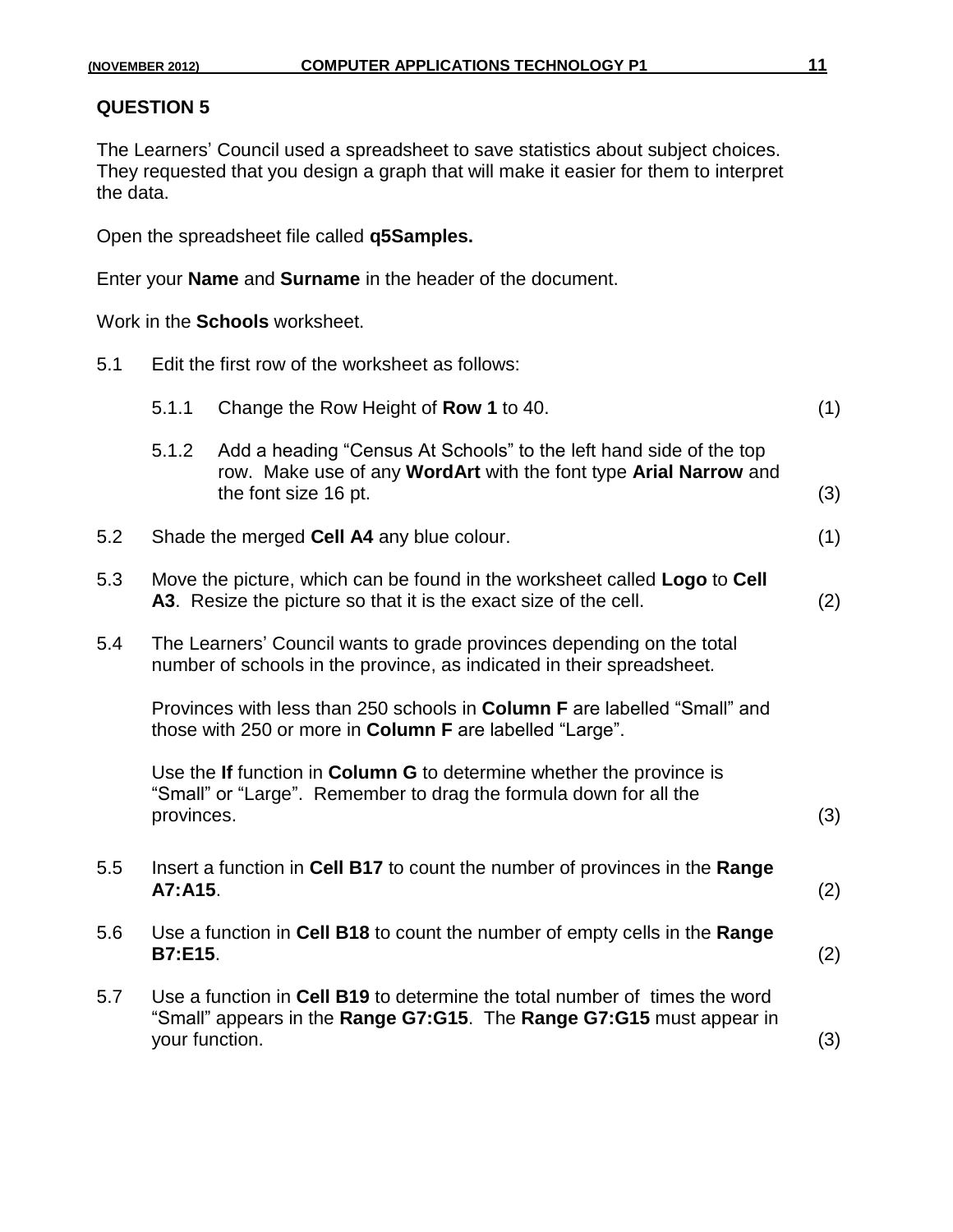- 5.8 Sort the **Provinces** and their matching data in descending order according to the **Total** in **Column F**. Do not include the headings in the sorting. (2)
- 5.9 Create a **Column Chart** using the **Provinces** and the **Total** columns. Make the changes as instructed so that the chart looks similar to the example below. (2)



| 5.9.1 | Add a Chart Title above the chart, reading: "Distribution Of<br>Schools".                                                                                  | (1) |
|-------|------------------------------------------------------------------------------------------------------------------------------------------------------------|-----|
| 5.9.2 | The Axis Title for the (Y-axis) Vertical axis should be <b>Numbers</b> and<br>the Axis Title for the (X-axis) Horizontal axis should be <b>Provinces</b> . | (2) |
| 5.9.3 | Remove the legend.                                                                                                                                         | (1) |
| 5.9.4 | Rotate the text on the Horizontal axis with 90°.                                                                                                           | (1) |
| 5.9.5 | Add Data Labels to the Data Series. The Data Labels must<br>appear in the centre of the column and the font colour must be<br>changed to white.            | (3) |
| 5.9.6 | Format the Data Series by filling the series with a Pre-set gradient<br>colour, namely "Late Sunset".                                                      | (2) |
|       | 5.10 Move this chart to a new worksheet.                                                                                                                   | (1) |
|       |                                                                                                                                                            |     |

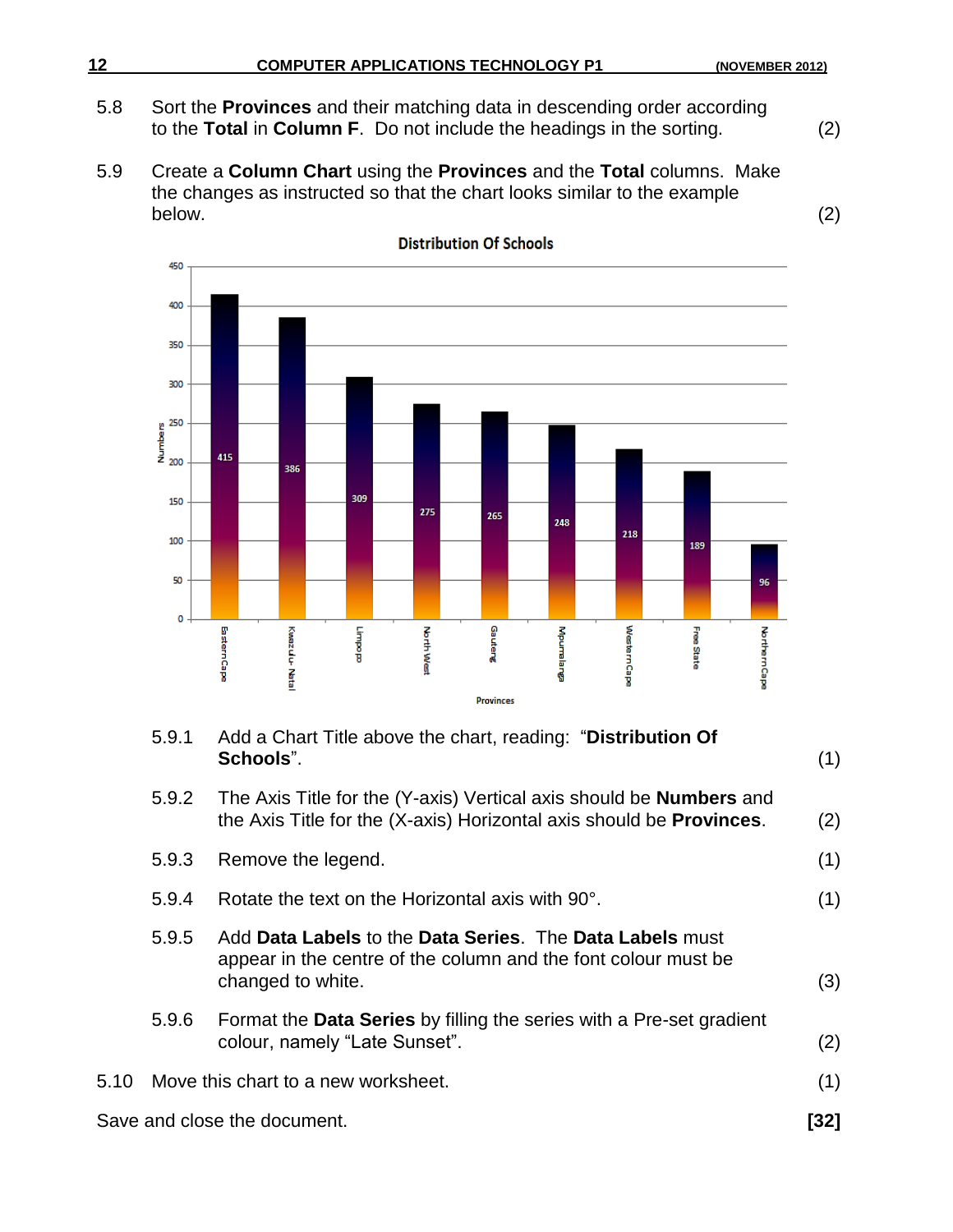The School Management Team will be using the data collected during the census to keep track of subject allocations. Help the Learners' Council to edit the database for the School Management Team.

Open the database **q6Learners** and work in the **Subjects** table.

The following questions refer to the table:

6.1 Make sure the **Data Type** as well as the **Field Properties** of the following fields are the same as indicated in the table below.

| Field Name   Data Type   Field Size |      |  |
|-------------------------------------|------|--|
| Firstname                           | Text |  |
| Surname                             | Text |  |

- 6.2 Delete the record of Peter Marhala in 10E. (1)
- 6.3 Add the following field to the table and place it directly below the **Surname** field.
	- **Field Name:** Age
	- **Data Type:** Date/Time
	- **Format:** Long Date (4)
- 6.4 Add the following record to the **Subjects** table.

|        | Firstname • Surname • Age • Class • Subject1 • Subject2 • Subject3 • Subject4 • Subject5 • Subject6 |      |         |  |           |                             |  |     |
|--------|-----------------------------------------------------------------------------------------------------|------|---------|--|-----------|-----------------------------|--|-----|
| Khanya | Zwelibanzi                                                                                          | 12 E | English |  | Adrikaans | Mathematics Visual Arts CAT |  | (2) |

- 6.5 Sort the table in descending order according to **Surname**. (2)
- 6.6 Show only vertical gridlines of the table. (1)

Save and close the table.

(2)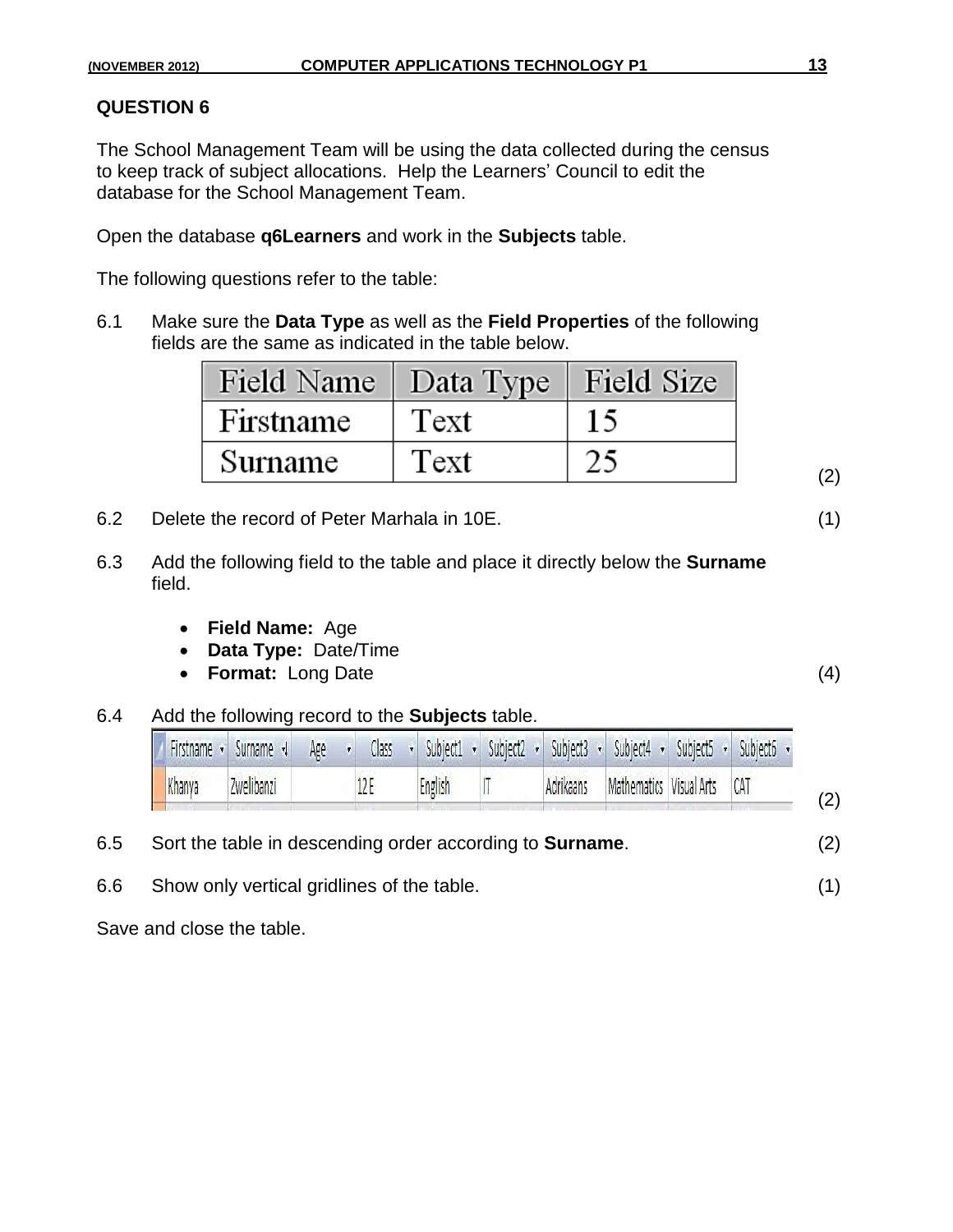#### **Queries:**

6.7 Create a query based on the **Subjects** table to find all learners who are taking **CAT** as a subject, in the **Subject 6** field. Save the query as **CAT Learners.**

Show only the following fields in the query:

#### **ID, Firstname, Surname, Class**

6.8 Open the query **Maths** and edit it so that it only shows the grade **12 E** learners who take **Mathematics** as a subject in the **Subject 2** field. Sort the query according to **Surname**. (3)

Save and close all your queries.

#### **Forms:**

- 6.9 Create a form called **Subjects** by using all the fields from the **Subjects** table and edit it as follows:
	- Use the **Justified** layout for the form.
	- Insert the date in the *Form Footer* as a function.

(4)

Save and close your form.

#### **Reports:**

6.10 Open the **2012Subjects** report and make the following changes to it:

| 6.10.1 | Add your name to the Report Footer.                                                                                                                                |     |
|--------|--------------------------------------------------------------------------------------------------------------------------------------------------------------------|-----|
| 6.10.2 | Edit the heading in the Report Header so that it reads: "2012<br><b>Census</b> ". Change the font colour of the heading to blue and centre                         |     |
|        | the heading in the Header of the report.                                                                                                                           | (3) |
| 6.10.3 | Group the report by the <b>Class</b> field.                                                                                                                        | (1) |
| 6.10.4 | Add a function to the <b>Class</b> Footer that will count the number of<br>students in the class. The label for the function should read:<br>"Number of students". | (4) |
|        |                                                                                                                                                                    |     |

Remember to save and close all your documents. **[31]**

(3)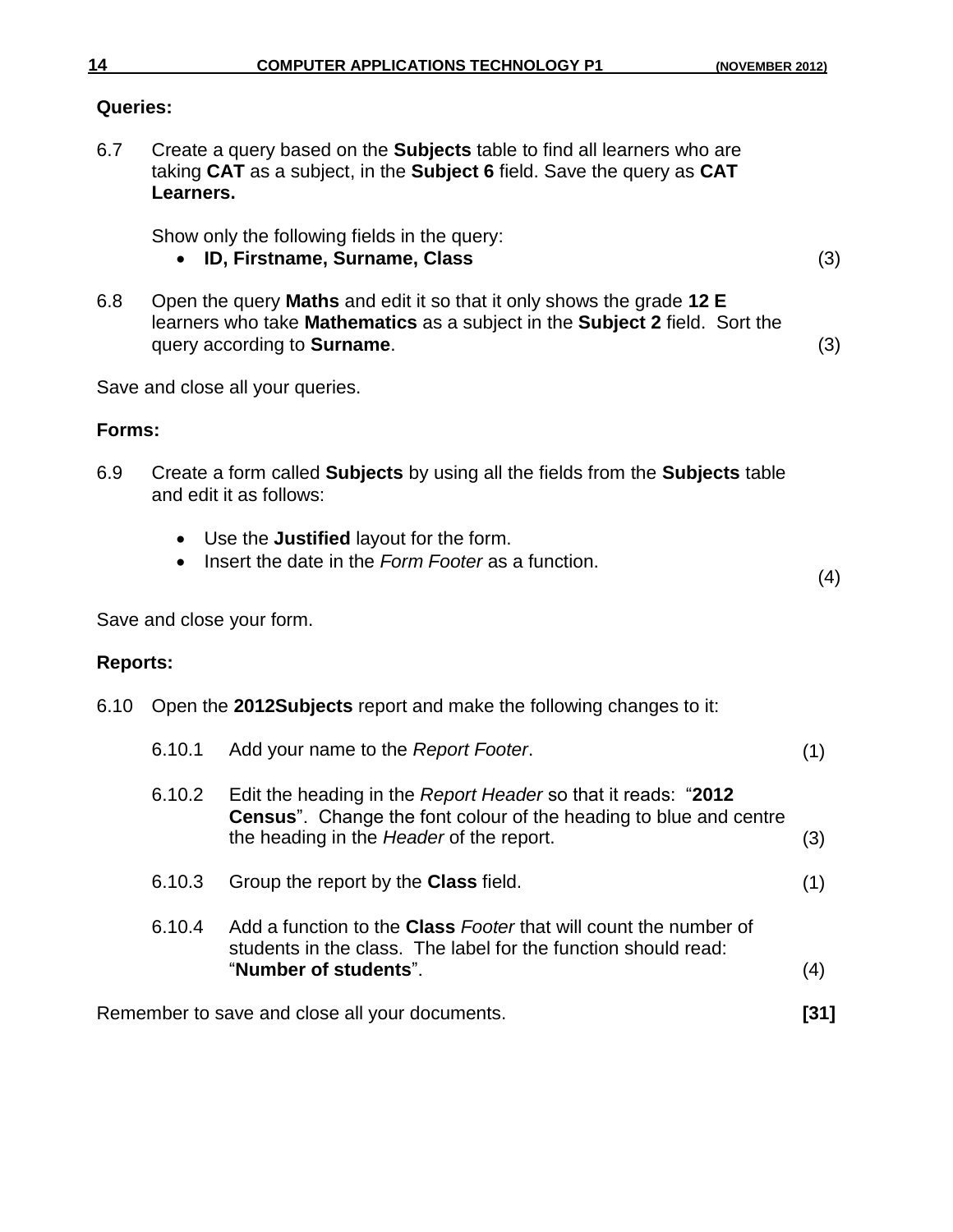$\mathbf{u}$ 

You have been asked to modify the **Census** form so that it is more user friendly.

Open the document **q7Form** and make the necessary changes.

Use **Annexure-A** as a guideline.

- 7.1 Remove all the **Section Breaks** from the form so that it eventually fits on to one A4 page. (1)
- 7.2 Convert the heading "**Census Form 2012**" to *WordArt* style 1 and make the following changes to it:
	- Add a picture fill to the *WordArt* heading. Use the image named **Length** that is saved in your **EXAM DATA** folder.
	- Centre the **WordArt** at the top of the page.
	- Change the *Text Wrapping* of the *WordArt* to *In Front of Text* and change the size of the *WordArt* to exactly 2 cm high by 13 cm wide.
	- Add a *Striped Right Arrow* shape from the *Block Arrows* group and place it behind the *WordArt* heading.
	- Group the *Arrow* shape and the *WordArt*. (6)
- 7.3 Add the following tab stops to the top row of the form, as indicated in the example below:

|     | Leamer Number:•<br>Class:                                                                                                                                 |     |
|-----|-----------------------------------------------------------------------------------------------------------------------------------------------------------|-----|
|     | Centre Tab – 7 cm<br>$\bullet$<br>Right Tab $-14,5$ cm                                                                                                    | (2) |
|     | 7.4 Insert a <i>Horizontal Border Line</i> across the page below the Learner name.                                                                        | (1) |
| 7.5 | Insert the symbol (Wingdings 168) $\Box$ next to the words Boy? and Girl? as<br>indicated in <b>Annexure-A</b> . Change the symbol font size to 20 pt.    | (3) |
|     | 7.6 Remove the border around the heading Section B.                                                                                                       | (1) |
|     | 7.7 Move the Where were you born? and the How do you travel? sections to<br>the empty table at the bottom of the form as indicated in <b>Annexure-A</b> . | (2) |
|     | 7.8 The Page Colour must be changed to any light grey colour.                                                                                             | (1) |
|     |                                                                                                                                                           |     |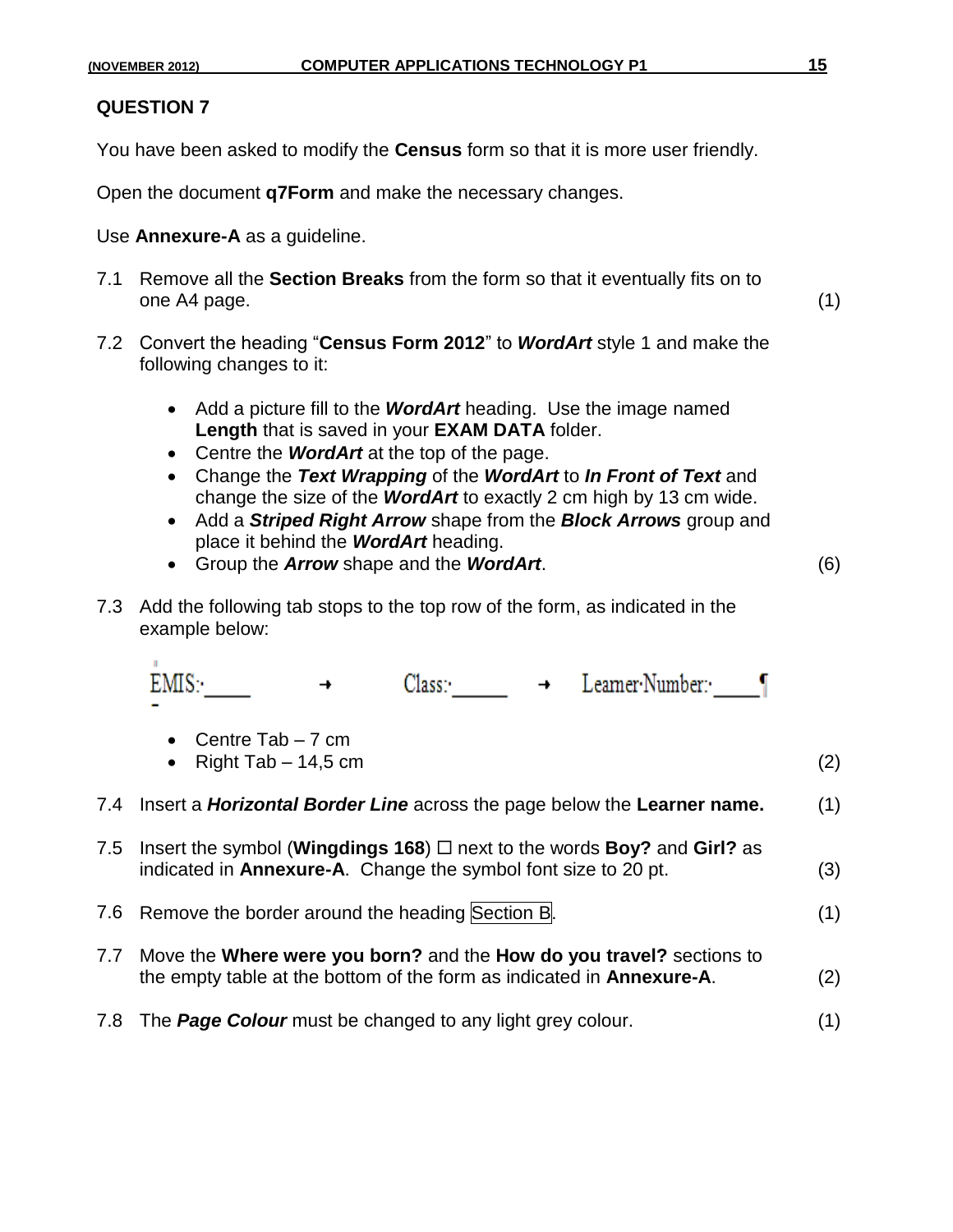7.9 Add the following table next to the text: **What is your date of birth?**

| $\mathbf{D}$ | м | $\mathbf{Y}$ |  |  |
|--------------|---|--------------|--|--|

Resize the table so that the columns are set to **AutoFit** to content. (4)

- 7.10 Insert the image (that can be located on the **Sheet3** worksheet of the **q5Samples** spreadsheet) on the right hand side of Section B as indicated in **Annexure-A**. Resize the image so that is appears similar to the example in **Annexure-A**. (2)
- 7.11 Make use of leader tabs to edit the table at the bottom as the form so that it appears similar to the table in **Annexure-A**. (2)

**[25]**

#### **TOTAL: 200**